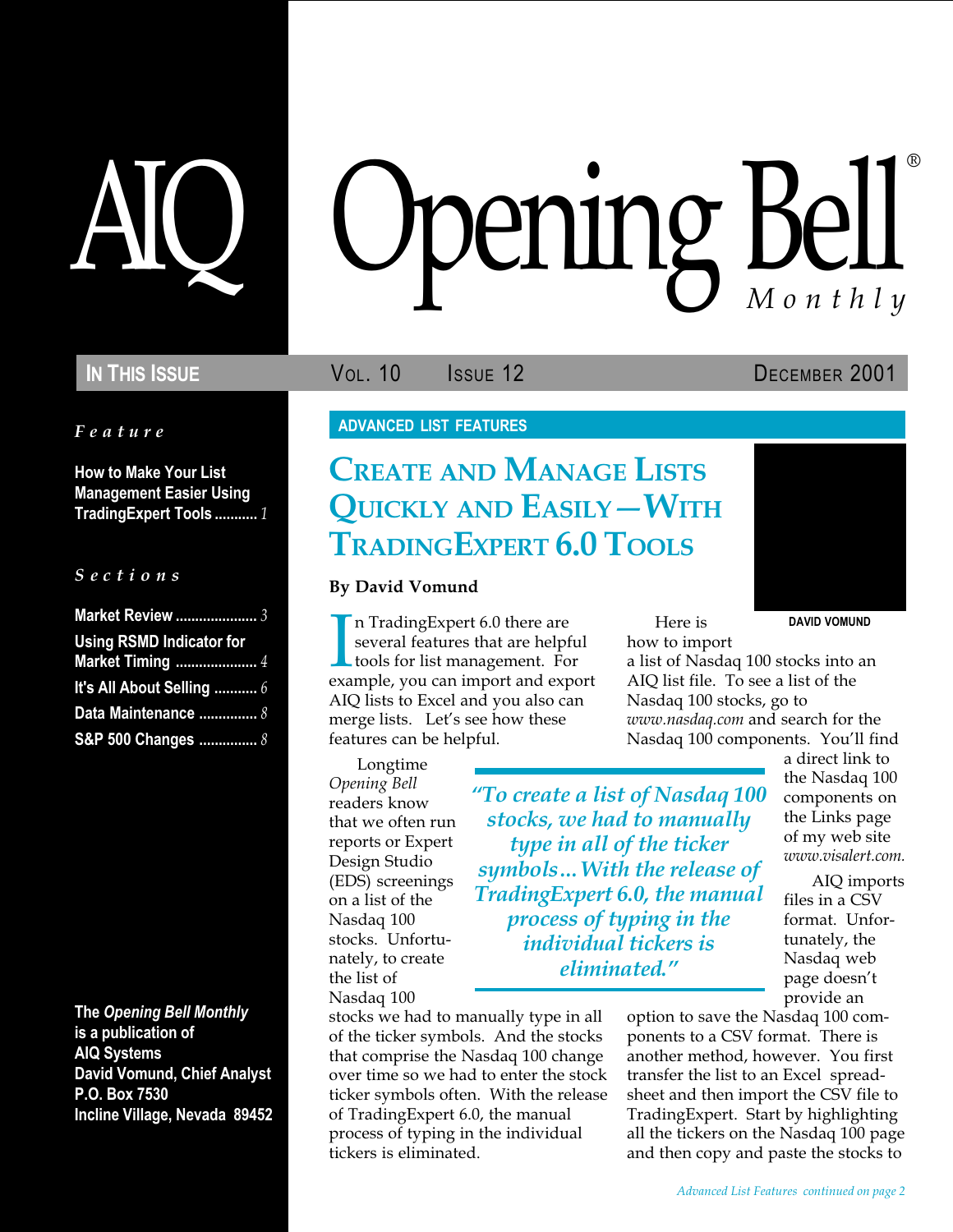# AIQ Opening Bell

# ADVANCED LIST FEATURES continued . . .

want column A to list each ticker symbol in its own cell. The other columns should be empty so erase any column that lists each stock's name. Save the Excel file to a CSV format.

To import these Nasdaq 100 ticker symbols, go to AIQ's Data Manager and click List and then Advanced List Edit. We'll make a new Nasdaq 100 list so click File, New, and type in a list name (we called our list NDXCUR). Click OK.

With the list open, we can now import the CSV file. Click File and then Import. Highlight the proper file and click Open. The ticker symbols will appear under the list name. Click File then Save and the process is completed. These steps may sound difficult but in reality the process is fast and easy, especially if you understand how to use Excel.

Another application that we've performed in past Opening Bell issues is running reports and EDS scans on a list of S&P 500 and Nasdaq 100 stocks. In the past, the S&P 500 and Nasdaq 100 ticker symbols had to be entered manually to form the list. Now we can use TradingExpert's Advanced List

# PLEASE SEND CORRESPONDENCE TO:

Opening Bell Monthly G.R. Barbor, Editor P.O. Box 7530 Incline Village, NV 89452

AIQ Opening Bell Monthly does not intend to make trading recommendations, nor do we publish, keep or claim any track records. It is designed as a serious tool to aid investors in their trading decisions through the use of AIQ software and an increased familiarity with technical indicators and trading strategies. AIQ reserves the right to use or edit submissions.

For subscription information, phone 1-800-332-2999 or 1-775-831-2999.

© 1992-2001, AIQ Systems



tools to merge two list files into a single file.

To make a single list of the S&P 500 and the Nasdaq 100 stocks, go to the Data Manager and select List and then Advanced List Edit. To open both the S&P 500 list file and our newly created Nasdaq 100 list file, click File, Open, and select the S&P 500 list. Then click File, Open

and select the Nasdaq 100 list file. Display both these structures, similar to Figure 1.

These steps may sound difficult but in reality the process is fast and easy.

ticker symbols will appear twice in the list structure. That's no problem. AIQ's reports and EDS scans will work fine even though some tickers appear twice.

To save this newly created list file with a new file name, click File and then Save As. Enter a new file name (we called ours SPNASD) and click OK.

> With the list created, we next want to see if all of the stocks in the list structure are in

To combine the two list files, simply drag and drop one list into the other list. Single-click the Nasdaq 100 list name (remember, we called our list NDXCUR) and drag it to one of the S&P 500 industry group symbols. (You can also make a special Nasdaq 100 group and place the stocks in that group.) Unclick and the two lists are combined.

Some stocks are in both the S&P 500 and the Nasdaq 100 so their

our database. Looking at Figure 1, we see that BVSN is not. There may be other stocks that need to be added to our database as well.

We can use TradingExpert's Find and Create feature to add the missing stocks to our database. In Data Manager, make the newly created list the active list (in our example, the list name is SPNASD). Select List, and Find & Create. The ticker symbols that are in the list file but are not in the database will appear. You can then click Histori-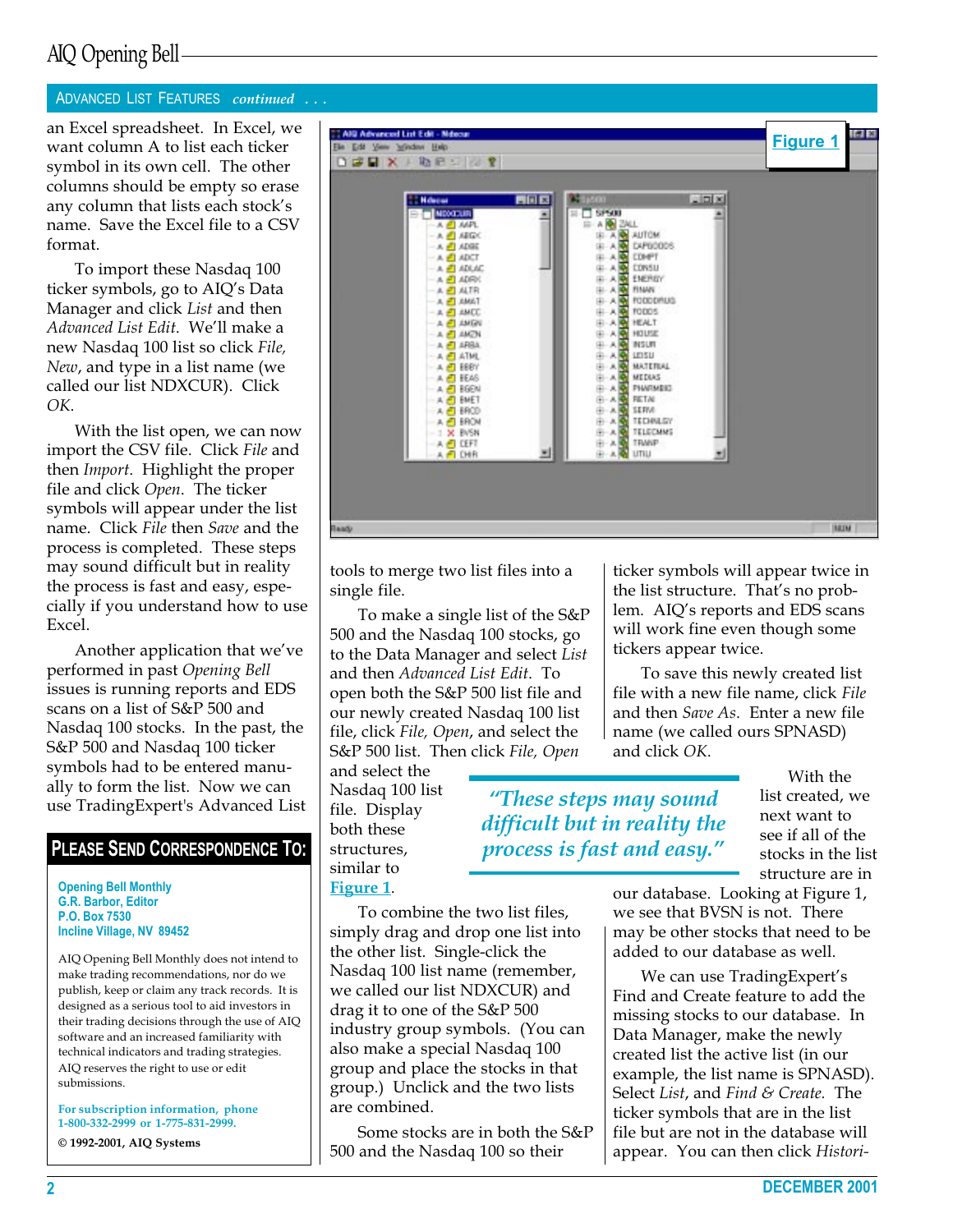## ADVANCED LIST FEATURES continued . . .

cal Stock CD to copy the stock files from AIQ's Historical Stock CD to your database.

Alternatively, if you are a myTrack subscriber you can access the myTrack database to automatically get the ticker data. When you are connected to the internet, click myTrack Online. The Description, Start Date, and Market fields will appear (Figure 2). Then click the Make DTA Files button. Data will be retrieved for these stocks on the next database update. The advantage of running this myTrack feature is that it will retrieve stock information on any active ticker symbol, even if it is a new listing.

We've shown you how the Advanced List management features in TradingExpert 6.0 can save an extraordinary amount of time and effort in creating and managing lists. This is extremely useful since most power-users often rely heavily on user created lists that are designed to meet their specific needs.

| <b>FM</b><br><b>Hannad</b>                                            | <b>B</b> uch<br>- Sambol                                                                                                   | ★ 日口 # 8<br><b>Issued</b><br><b>Description</b>                                                                           | ×<br>Type                            | Maket Fez<br>Last                                                                                                                     |
|-----------------------------------------------------------------------|----------------------------------------------------------------------------------------------------------------------------|---------------------------------------------------------------------------------------------------------------------------|--------------------------------------|---------------------------------------------------------------------------------------------------------------------------------------|
| <b>B-A RE ZALL</b><br>H- A R ALITOM                                   | 12405<br>邯<br>an in status.                                                                                                |                                                                                                                           | PortF Group<br>PorF Group<br>$n = n$ | 01/01/92<br>10/23/57<br>06/03/98<br>01/01/92<br>435-854 MWS<br>Art. PM MW                                                             |
| <b>Missing tickers</b>                                                |                                                                                                                            |                                                                                                                           |                                      | Leokap via                                                                                                                            |
| Ticker<br><b>BVSN</b><br>அமை<br>n <sub>cm</sub><br><b>END</b><br>පිනම | Description<br><b>BROADVISION INC.</b><br><b>CONDODING</b><br>ROCKWELL COLLINS INC.<br>WACHOVIA CORP.<br>ZIHNER HLDGS INC. | <b>Start Date</b><br>Mot<br>11/08/96<br>OC<br>WY<br>10/08/01<br>WY<br>07/02/01<br><b>MY</b><br>11/06/96<br>WV<br>87/25/81 |                                      | Historical ED<br>MyTrack Orient<br>when creating new data<br>films with MyTsachi, limit<br>Heilmyke 5<br>seatt<br>골<br>Make DTA Films |
|                                                                       |                                                                                                                            |                                                                                                                           |                                      | <b>Dares</b>                                                                                                                          |

For a free trial subscription to David Vomund's VIS Alert weekly investment newsletter, visit www.visalert.com.

# MARKET REVIEW

The AIQ timing model did not register any signals in November. Heading into November, the timing model was on a sell signal so it was on the wrong side of the market. For the month, the S&P 500 rose 7.5% and the Nasdaq rose 14.2%.

With the Nasdaq leading the market higher, it is not surprising that the best performing groups were technology related. The Internet Software & Services group rose 38% and the IT Consulting & Services group rose 28%. The Airlines group rallied from a very depressed level, gaining 28%.

While the market rose there were some groups that performed poorly. The worst performing

group, Multi-Utilities, lost 60% of its value. Most of that damage came from Enron's collapse. The oil related groups lost 11%.

Most of the market's gain came at the beginning of the month. In mid-month the market hit resistance levels and then stalled.

The 1940 area acted as support for the Nasdaq two times in July, and then acted as resistance on August 27. In addition, the Nasdaq rallied right to its 28-week moving average. During the bear market this moving average has acted as resistance.

After the 1982 bear market the S&P 500 and the Nasdaq formed a "V" shaped bottom. If the  $S\&P 500$ and the Nasdaq break above their

resistance levels then we may have a "V" shaped bottom.

More often, there is a retest where the first low occurs below the lower AIQ weekly trading band and the second low takes place above the band. Should there be another round of selling the S&P 500 has support at 1050.  $\blacksquare$ 

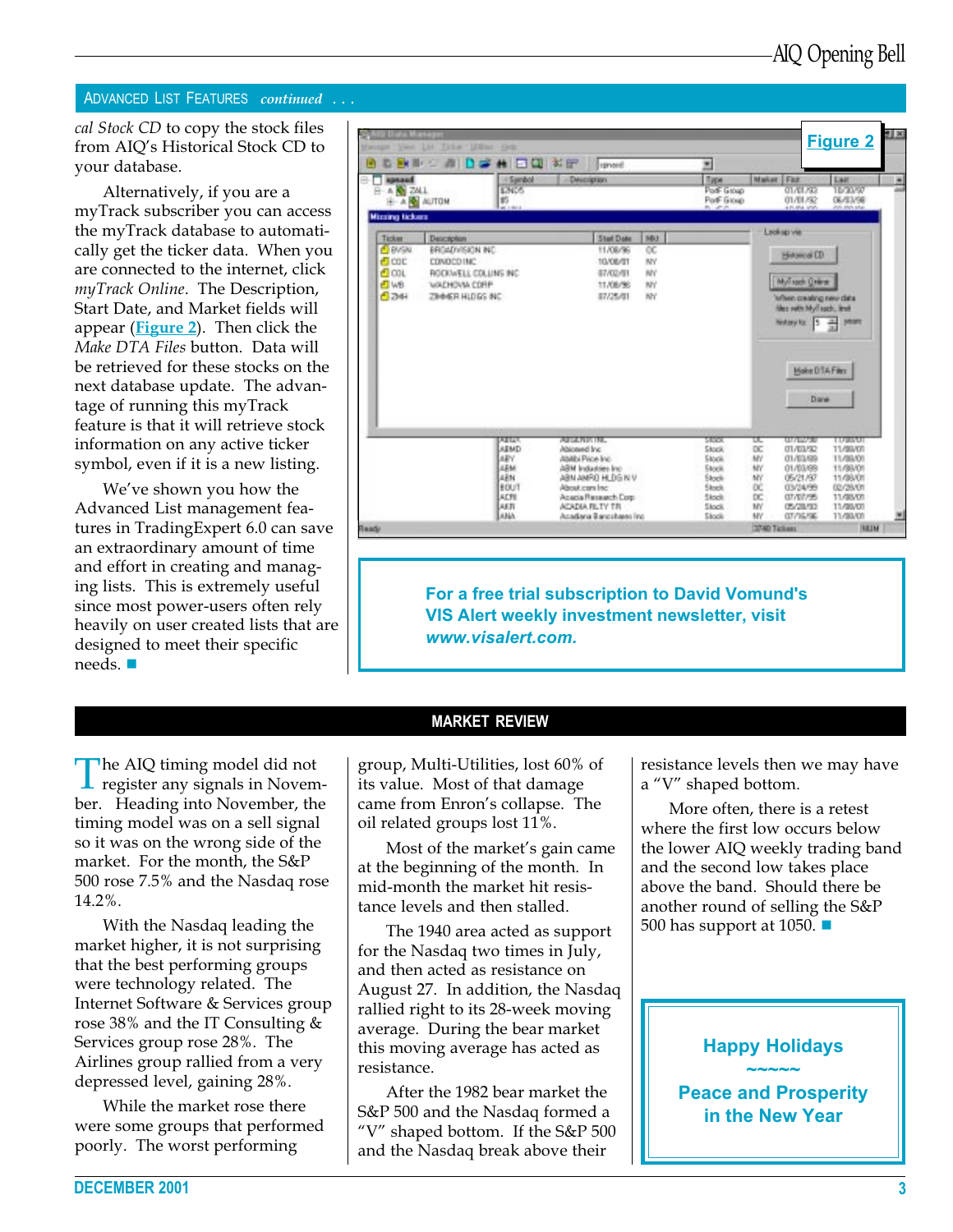# RSMD INDICATOR - RESULTS OF STUDY

# WHICH IS THE BETTER MARKET TIMING INDICATOR -RSMD SPX OR RSMD DJIA?

t the fall seminar, I gave a<br>
presentation on how the<br>
RSMD indicator can be<br>
used as an effective market timing presentation on how the RSMD indicator can be tool, just as was covered in the April 2001 Opening Bell.

In that article, we found that when the RSMD indicator favored the Nasdaq Composite over the S&P 500 the market was generally more bullish. These favorable conditions reflect investors' willingness to take more aggressive positions. When the S&P 500 outperformed, however, people were buying more defensive issues and the market was generally less favorable.

During my seminar presentation, the question was asked if results would be even better if we used the RSMD indicator to compare the Nasdaq versus the Dow Jones Industrial Average instead of the Nasdaq versus the S&P 500. The thought was that the Dow is generally more conservative than the S&P 500 so it might give a better indication as to when money is flowing to defensive issues. That was a good question but because it required some study it was left unanswered... until now.

Before we begin our study, let's quickly review the RSMD indicator and our findings from the April 2001 issue of the Opening Bell. RSMD is a relative strength indicator that is exclusive to AIQ's TradingExpert. It takes the commonly used relative strength indicator and plugs it into the MACD formula.



In effect, RSMD measures the momentum of the relative strength indicator.

In the April Opening Bell article, we plotted the Nasdaq Composite

"... the question was asked if results would be even better if we used the RSMD indicator to compare the Nasdaq versus the Dow Jones Industrial Average instead of the Nasdaq versus the S&P 500.

(OTC) and used the weekly RSMD SPX indicator to examine the relative strength of the Nasdaq versus the S&P 500. When the indicator is rising, the Nasdaq is outperforming the S&P 500. When the indicator is falling, the S&P 500 is outperforming the Nasdaq.

Although this indicator is designed to tell which of two markets is outperforming, it can also be used for market timing. We found that when the RSMD indica-

> tor favored the Nasdaq over the S&P 500 then the market environment was favorable. When the S&P 500 outperformed the Nasdaq then the market environment was unfavorable, especially to growth investors.

This is true even if you buy non-Nasdaq stocks. In fact, in our test we found that an effective market timing strat-

egy was to buy the S&P 500 during times when the indicator favored the Nasdaq and hold money market instruments when the indicator favored the S&P 500.

Rather than using crossovers of the indicator, we looked for a twoweek change in the Phase line (the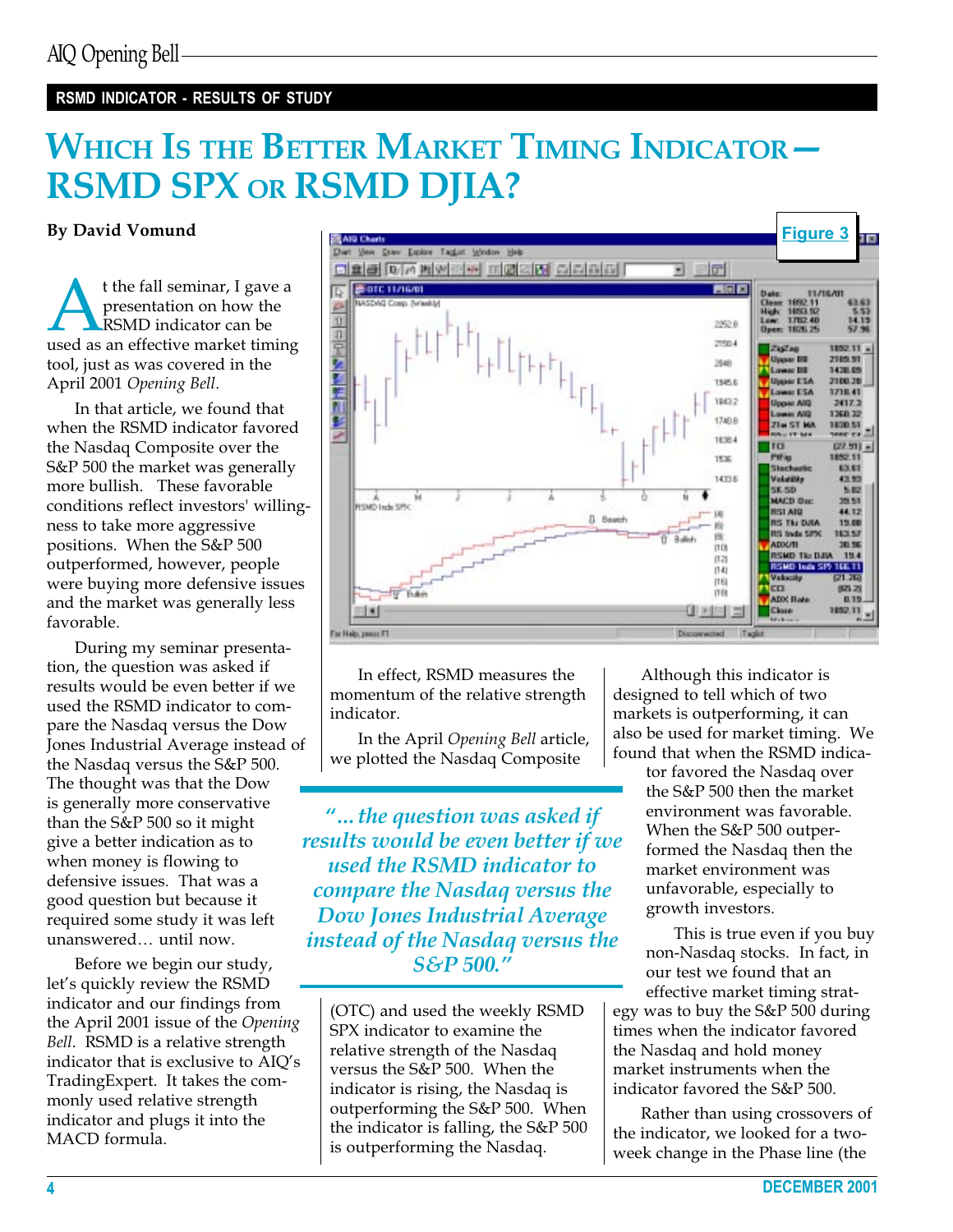# RSMD INDICATOR-RESULTS OF STUDY continued . . .

faster of the two lines) as our signal. Let me explain this with the aid of a graph. In **Figure 3** we see the Nasdaq Composite's weekly RSMD SPX indicator. A reversal signal occurs when the indicator changes direction for two consecutive weeks. The upward arrows represent times when the indicator's fast line changed direction to the upside and then increased the following week. In late August the indicator fell two weeks, representing a bearish signal.

To see the signals, it is best to use TradingExpert's Zoom feature, which enlarges the indicator to fill the entire screen. (Simply position your mouse cursor on the indicator plot and press the Z key. Pressing the Z key again restores the indicator plot to its original size.)

 When the S&P 500 outperforms the Nasdaq, it shows people are getting defensive and the market environment tends to be unfavorable. Conversely, when the Nasdaq outperforms the S&P 500 it implies a more favorable environment as people are willing to take aggressive positions. With that said, would it work better to compare the Nasdaq with the Dow instead of the S&P 500? After all, the Dow is a more conservative market measurement than the S&P 500.

We tested the RSMD indicator comparing the Nasdaq to the S&P 500 and then ran a second test comparing the Nasdaq to the Dow. To be consistent, the S&P 500 was purchased anytime the indicator

|                                     |                  |          | <b>RSMD Indicator Test Results</b> |                  | Table 1  |
|-------------------------------------|------------------|----------|------------------------------------|------------------|----------|
|                                     |                  |          |                                    |                  |          |
| <u>RSMD SPX</u><br><b>RSMD DJIA</b> |                  |          |                                    |                  |          |
| <b>Buy Date</b>                     | <b>Sell Date</b> | % Ch.    | <b>Buy Date</b>                    | <b>Sell Date</b> | % Ch.    |
| 2/23/1996                           | 6/14/1996        | 1.03     | 3/29/1996                          | 6/21/1996        | 3.31     |
| 9/6/1996                            | 10/25/1996       | 6.90     | 9/13/1996                          | 10/25/1996       | 2.99     |
| 12/13/1996                          | 12/27/1996       | 3.86     | 12/13/1996                         | 12/27/1996       | 3.87     |
| 1/10/1997                           | 2/14/1997        | 6.45     | 1/31/1997                          | 2/14/1997        | 2.84     |
| 5/9/1997                            | 10/24/1997       | 14.17    | 4/11/1997                          | 4/25/1997        | 3.76     |
| 1/30/1998                           | 5/29/1998        | 11.28    | 5/9/1997                           | 11/7/1997        | 12.45    |
| 7/3/1998                            | 8/28/1998        | $-10.40$ | 1/30/1998                          | 4/17/1998        | 14.53    |
| 11/6/1998                           | 2/26/1999        | 8.53     | 6/26/1998                          | 8/28/1998        | $-9.35$  |
| 4/9/1999                            | 4/23/1999        | 0.63     | 9/25/1998                          | 10/9/1998        | $-5.78$  |
| 7/2/1999                            | 8/6/1999         | -6.54    | 11/6/1998                          | 2/19/1999        | 8.60     |
| 9/3/1999                            | 10/29/1999       | 0.42     | 4/9/1999                           | 4/23/1999        | 0.63     |
| 11/12/1999                          | 3/24/2000        | 9.41     | 7/2/1999                           | 8/13/1999        | -4.57    |
| 6/16/2000                           | 8/4/2000         | $-0.10$  | 9/3/1999                           | 3/24/1900        | 12.54    |
| 9/1/2000                            | 9/15/2000        | $-3.61$  | 6/16/1900                          | 8/4/1900         | $-0.10$  |
| 1/19/2001                           | 2/16/2001        | $-3.05$  | 9/1/1900                           | 9/15/1900        | $-3.61$  |
| 4/20/2001                           | 8/31/2001        | $-8.80$  | 1/19/1901                          | 2/16/1901        | $-3.05$  |
| 10/19/2001                          | N/A              | 4.18     | 4/20/1901                          | 9/14/1901        | $-12.10$ |
|                                     |                  |          | 10/12/1901                         | N/A              | 2.45     |

S&P 500 Return = 35.17% S&P 500 Return = 27.97%

Past performance does not guarantee future results

(using a two-week reversal) favored the Nasdaq. In one test, we moved to cash when the S&P 500 outperformed and in the other test we moved to cash when the Dow outperformed.

The trade details are found in Table 1. In the left section we are looking at the Nasdaq's RSMD SPX indicator and we buy the S&P 500 when the indicator rises for two weeks. The right section shows the signals for the Nasdaq's RSMD DJIA indicator, once again buying the S&P 500 when the indictor rises for two weeks. In both tests, the S&P 500 is sold when the indicator falls for two weeks.

Although the results are close, we see that the return is greater using the RSMD SPX indicator. That is, the return is greater when

you look at the relative strength of the Nasdaq versus the S&P 500.

Comparing the Nasdaq to the Dow produced a lower return and was also more prone to whipsaws. In our test, substituting the Dow for the S&P 500 resulted in one additional trade. We also looked at using a one-week reversal in the RSMD indicator. The RSMD DJIA indicator had many whipsaws, especially in the first half of 1998.

We've known that using the Nasdaq's RSMD SPX indicator is an effective market timing tool. We thought the results would be improved using the RSMD DJIA indicator but our analysis has shown otherwise. Comparing the Nasdaq to the S&P 500 instead of the Dow produced higher returns with fewer whipsaws.  $\blacksquare$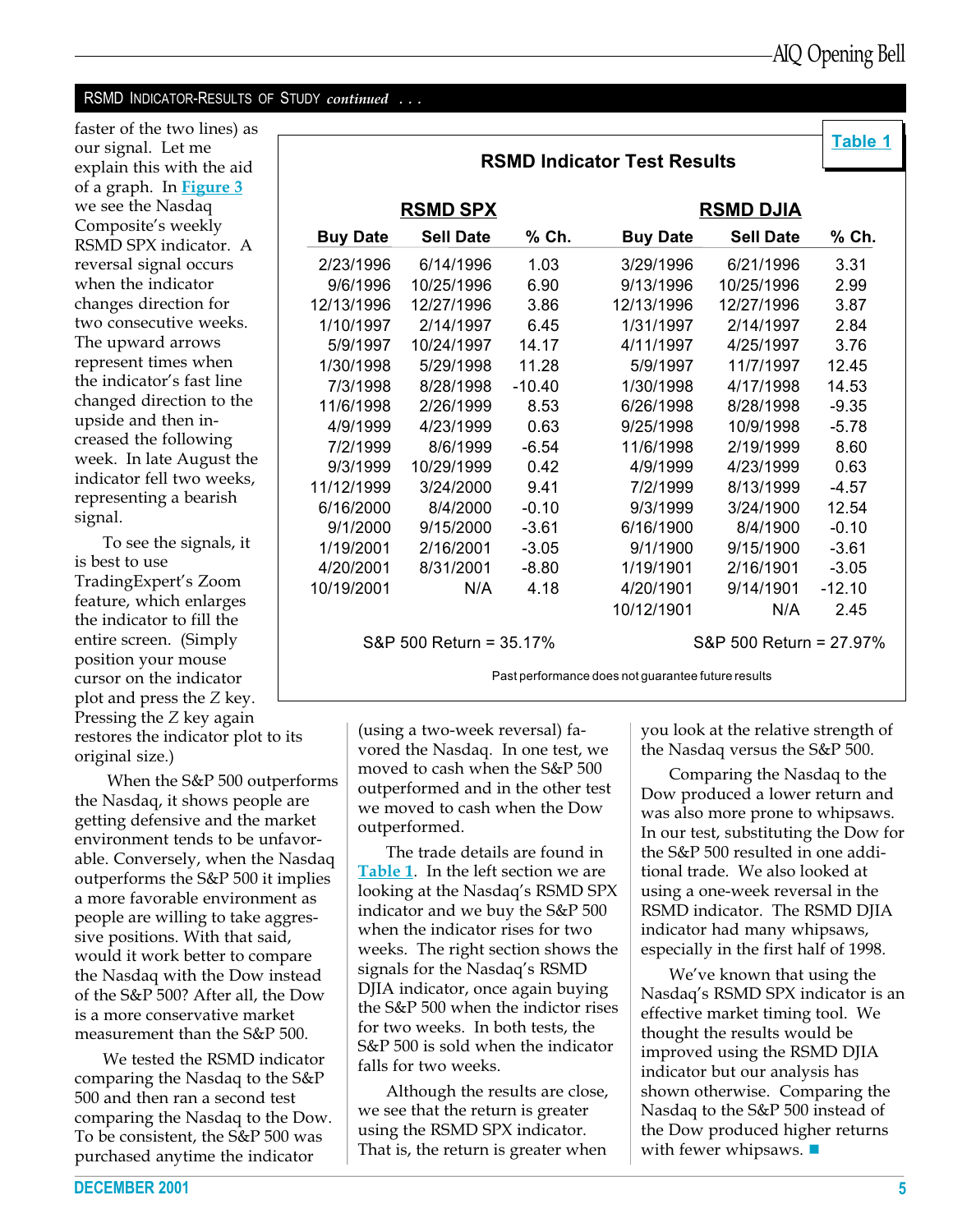# IT'S ALL ABOUT SELLING

# TESTING PROVES IT -- SELL STRATEGY PLAYS VERY IMPORTANT ROLE IN SYSTEM'S PERFORMANCE

To demonstrate how different sell strategies affect overall results, we will use AIQ's Portfolio Simulator. The Portfolio Simulator allows us to backtest a trading system under real-world conditions. We can specify how much money is placed in each stock trade and new positions cannot be purchased unless there is sufficient cash in the portfolio.

How to use the Portfolio Simulator was the topic of an article in last month's Opening Bell and this new function is also covered in TradingExpert's User Reference Manual beginning on page 469. A detailed step-by-step procedure is found on page 480.

In our tests we will use the Citizen Kane Expert Design Studio model that was featured in the April 2000 Opening Bell. In quick review, the Citizen Kane model looks for stocks that have corrected by at least 30% sometime in the last 10 to 50 days. In addition, their Volume Accumulation Percent (VaPct) indicator must be above zero and trending higher.

We are using the time period of January 1998 through November 26, 2001 for all the backtests in this

| <b>By David Vomund</b>                                                                                                                                |                                                                                  |                                            |                                |                                           | <b>Figure 4</b> |  |
|-------------------------------------------------------------------------------------------------------------------------------------------------------|----------------------------------------------------------------------------------|--------------------------------------------|--------------------------------|-------------------------------------------|-----------------|--|
|                                                                                                                                                       | <b>A Account Statistics/Analysis</b>                                             |                                            |                                |                                           |                 |  |
| common question of<br>investors is "what stocks"                                                                                                      |                                                                                  |                                            | Winners                        | Losers                                    | Neutral         |  |
| $\blacktriangle$ do you like?" People                                                                                                                 | Number of trades:                                                                | 547                                        | 279                            | 263                                       | 5               |  |
| always want to know what stocks                                                                                                                       | Average periods per trade:                                                       | 14                                         | 14                             | 14                                        | 14              |  |
| other people are buying. It may be<br>better to ask what they are selling<br>instead. Some analysts consider the                                      | Maximum Profit/Loss:<br>Average Drawdown:<br>Average Profit/Loss:                | $(9.10)$ %<br>0.67%                        | 68.16%<br>$(3.23)\%$<br>12.02% | $(58.58)\%$<br>$(15.50)$ %<br>$(11.35)$ % |                 |  |
| "when to sell" decision to be more<br>important than "when to buy." In<br>this article, we'll see how applying                                        | Probability:<br>Average Annual ROI:                                              | 17.00%                                     | 51.01%<br>304.64%              | 48.08%<br>(285.95)%                       |                 |  |
| different sell strategies can dramati-<br>cally affect performance.                                                                                   | Reward/Risk Ratio:                                                               | 1.12                                       |                                |                                           |                 |  |
| To demonstrate how different<br>sell strategies affect overall results,<br>we will use AIQ's Portfolio Simula-<br>tor. The Portfolio Simulator allows | Portfolio:<br>Starting Balance:<br>Ending Balance:<br>Gain/Loss:<br>Gain/Loss %: | 60000.00<br>71420.82<br>11420.82<br>19.03% |                                | <b>10-Day Holding Period</b>              |                 |  |
| us to backtest a trading system<br>under real-world conditions. We                                                                                    |                                                                                  | ΰK.                                        | Print                          |                                           |                 |  |

article. The commission schedule corresponds to Ameritrade's rate. The entry rule is the Citizenkane rule and for simplicity we are not using a tiebreaker ranking UDF (see last month's article). Our capitalization rules state that each stock

purchased represents 10% of the entire are no more than 10 open positions, and no more than three stocks are purchased on a given day. All trades are executed on the next

morning's opening price and only S&P 500 stocks are purchased.

In our first test, our sell strategy is a simple 10-day fixed holding period. That is, when a stock is

added to the portfolio it is held for 10 business days. On day 11 the stock is sold whether it has a profit or it has a loss. The Portfolio Simulation results from this test are found in **Figure 4**.

From 1998 through November

portfolio, there *allows us to backtest a trading* The Portfolio Simulator system under real-world conditions... we can specify how much money is placed in each stock trade and new positions cannot be purchased unless there is sufficient cash in the portfolio.

26, 2001, there were 547 trades that resulted in a portfolio gain of 19%. Making 19% in four years doesn't sound like much but that's about in line with the S&P 500 index. Still, it

would have been a lot easier to buy-and-hold the S&P 500 instead of placing 547 trades. Although stocks were only held for 10 days, there were some big winners and some big losers. The best stock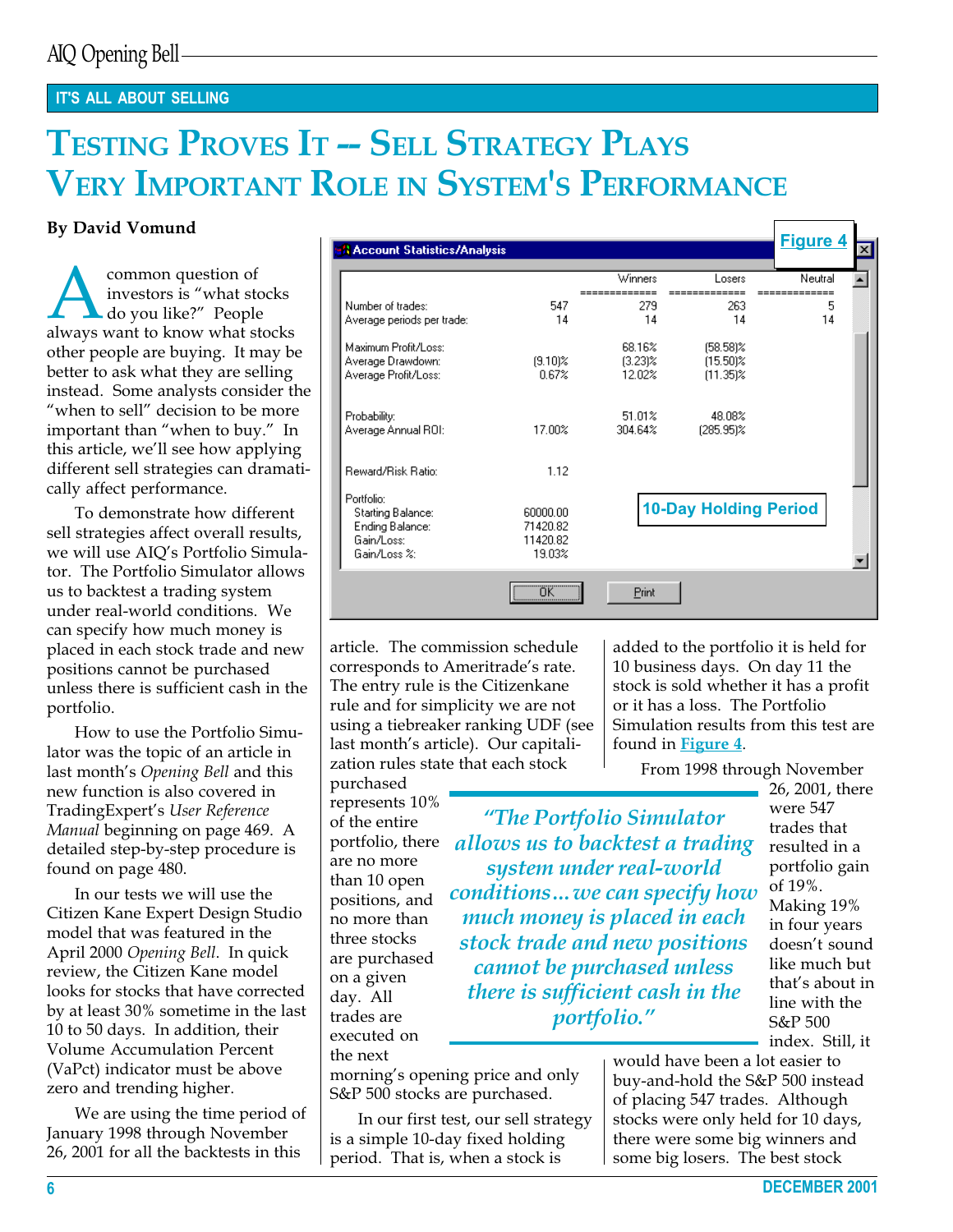## IT'S ALL ABOUT SELLING continued . . .

gained 68% while the worst stock lost 59%.

In our next test, we used the same entry system but this time our sell strategy was to use an 85% trailing stop. That means a stock is sold anytime it falls 15% from its highest point after the purchase date. If the stock never goes up then it will be sold for about a 15% loss. The results are found in Figure 5.

Using this sell technique, the average holding period increased to 48 days and there were 208 trades, far fewer trades than our first test. The "let your winners run and cut your losses short" philosophy worked well with this strategy. While there were more losing trades than winning trades, the overall portfolio return increased to 110%, well above the 19% return from our first test.

Our next test demonstrates the importance of understanding a system and fully reviewing its characteristics before real money is used. In this test we used the same entry system but with a sell strategy using a 90% profit protect when profits are above 10%. That means

| <b>A Account Statistics/Analysis</b>                                                    |                                              |                                 |                                           | <b>Figure 5</b> |
|-----------------------------------------------------------------------------------------|----------------------------------------------|---------------------------------|-------------------------------------------|-----------------|
|                                                                                         |                                              | Winners                         | Losers                                    |                 |
| Number of trades:<br>Average periods per trade:                                         | 208<br>48                                    | 87<br>83                        | 120<br>24                                 | 8               |
| Maximum Profit/Loss:<br>Average Drawdown:<br>Average Profit/Loss:                       | $(9.79)$ %<br>4.20%                          | 295.43%<br>$(3.37)$ %<br>26.63% | $[43.56]$ %<br>$(14.52)$ %<br>$(12.02)\%$ |                 |
| Probability:<br>Average Annual ROI:                                                     | 31.33%                                       | 41.83%<br>116.08%               | 57.69%<br>$[182.18]$ %                    |                 |
| Reward/Risk Ratio:                                                                      | 1.61                                         |                                 |                                           |                 |
| Portfolio:<br><b>Starting Balance:</b><br>Ending Balance:<br>Gain/Loss:<br>Gain/Loss %: | 60000.00<br>125669.51<br>65669.51<br>109.45% |                                 | <b>85% Trailing Stop</b>                  |                 |
|                                                                                         | $\overline{\mathsf{nk}}$                     | Print                           |                                           |                 |

that once a stock has a 10% profit, then a 90% trailing stop is placed on those profits. If the stock keeps going up, then it is held. But when it begins to give back its profit, then it is sold. The results are found in Figure 6. Notice the incredible 540% return during a time when the S&P 500 only rose about 20%! A separate test showed this system even made money in 2000 and 2001.

| <b>A Account Statistics/Analysis</b>                                                    |                                               |                                 |                                           | <b>Figure 6</b><br>$\vert x \vert$ |
|-----------------------------------------------------------------------------------------|-----------------------------------------------|---------------------------------|-------------------------------------------|------------------------------------|
|                                                                                         |                                               | Winners                         | Losers                                    | Neutral                            |
| Number of trades:<br>Average periods per trade:                                         | 192<br>61                                     | 187<br>62                       | 4<br>15                                   | 29                                 |
| Maximum Profit/Loss:<br>Average Drawdown:<br>Average Profit/Loss:                       | $(12.46)\%$<br>11.56%                         | 45.17%<br>$[12.49]$ %<br>12.10% | $[27.69]$ %<br>$(14.40)$ %<br>$(10.98)$ % |                                    |
| Probability:<br>Average Annual ROI:                                                     | 68.28%                                        | 97.40%<br>70.18%                | 2.08%<br>$[254.55]$ %                     |                                    |
| Reward/Risk Ratio:                                                                      | 51.51                                         |                                 |                                           |                                    |
| Portfolio:<br><b>Starting Balance:</b><br>Ending Balance:<br>Gain/Loss:<br>Gain/Loss %: | 60000.00<br>384189.56<br>324189.56<br>540.32% |                                 | (excluding open positions)                | 90% Profit Protect above 10%       |
|                                                                                         |                                               |                                 |                                           |                                    |
|                                                                                         |                                               | Print                           |                                           |                                    |

Unfortunately, however, if you were to place real money in this strategy you would be disappointed. By examining the results in greater detail, we found that there were stocks with huge losses that weren't taken into account. The reason being that, under this strategy, a stock must reach a profit of 10% before it can be sold and, since we didn't check the box to include open positions, only those stocks that were sold were included in the calculation of return. The result was that some sizeable losses were ignored. This shows the importance of including open positions in a portfolio's return as well as the importance of examining the trades and overall philosophy of a system, making sure the system is working correctly.

Figure 7 shows the results of the same test that was used in Figure 6. This time, however, we included open positions. The overall return dramatically fell from 540% to 122%. The largest losing trade increased from negative 28% to negative 61%. If you employ a system that protects

It's All About Selling continued page 8